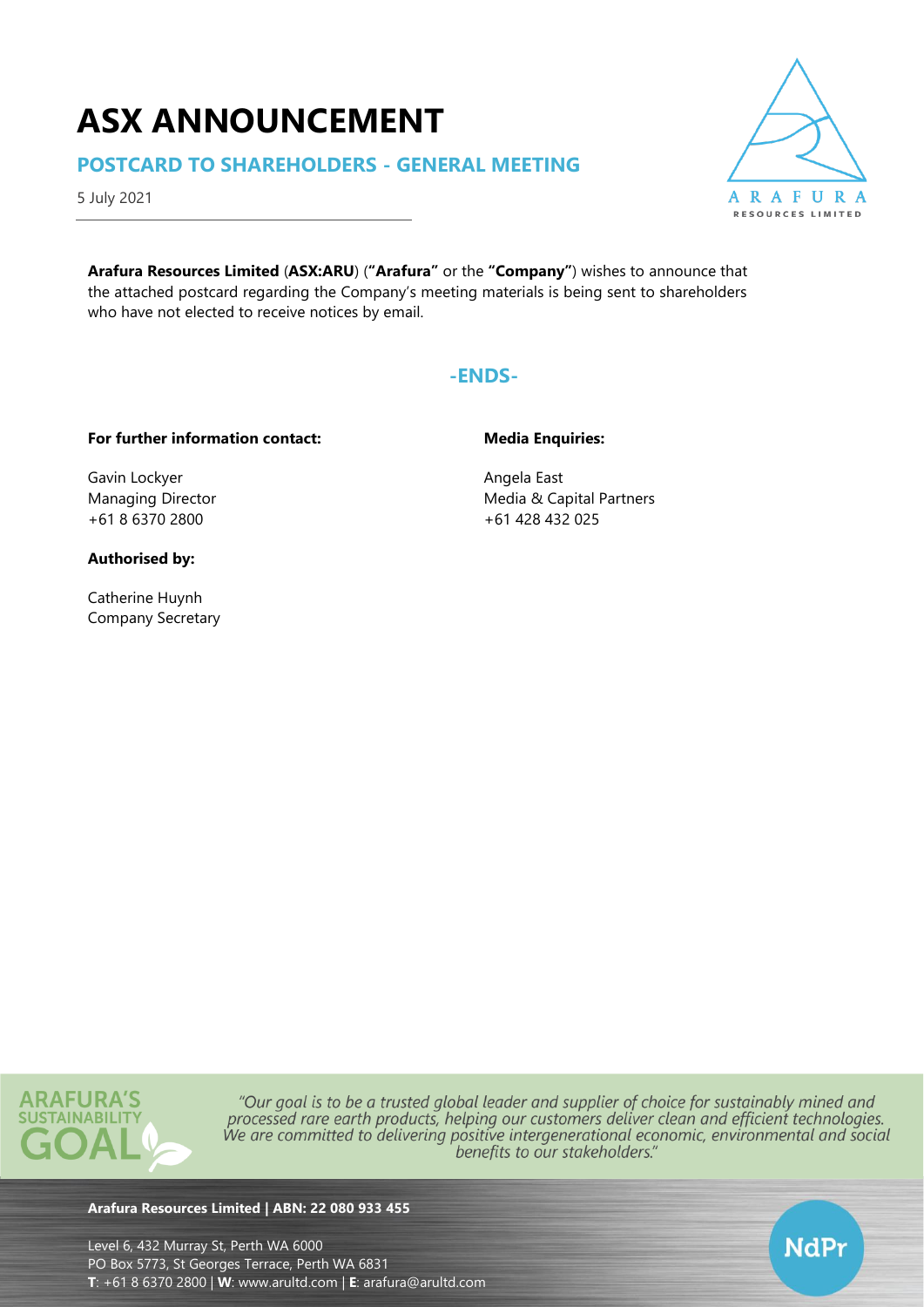

5/07/2021

Dear Shareholder,

# **RE: GENERAL MEETING - NOTICE AND PROXY FORM**

**Arafura Resources Limited** (**ASX:ARU**) (**"Arafura"** or the **"Company"**) is convening a General Meeting of shareholders to be held at BDO's Offices at 38 Station Street, Subiaco, Western Australia at 10:00am (Perth time) on 9 August 2021.

#### Notice of Meeting and Proxy Form

A copy of the Notice of Meeting can be viewed and downloaded online at the following link:

#### <https://www.arultd.com/investor/general-meeting.html>

A copy of your personalised Proxy Form is enclosed for convenience. Proxy votes may also be lodged online by using the link below:

#### [www.linkmarketservices.com.au](http://www.linkmarketservices.com.au/)

(Login to the Link website, using the holding details as shown on the Proxy Form. Select 'Voting' and follow the prompts to lodge your vote. To use the online lodgement facility, shareholders will need their "Holder Identifier" (Security Reference Number (SRN) or Holder Identification Number (HIN) as shown on the front of the Proxy Form).

If you have any difficulties obtaining a copy of the Notice of Meeting please contact the Company on +61 8 6370 2800.

#### Meeting Attendance

Shareholders who wish to attend the meeting in person can do so at the date, place and time as indicated above.

Shareholders who do not wish to attend can listen to the proceedings of the meeting by logging into the webcast portal provided at [https://www.arultd.com/investor/general-meeting.html.](https://www.arultd.com/investor/general-meeting.html) Shareholders using this method will not be able to vote or ask questions in real time during the meeting. Accordingly, the Company encourages shareholders who do not wish to attend the meeting in person, but who wish to vote, to appoint the Chairperson of the meeting as their proxy (and where desired, direct the Chairperson how to vote on a resolution) rather than attending in person.

#### **Arafura Resources Limited | ABN: 22 080 933 455**

**Perth Address: Darwin Address:** Level 6, 432 Murray St, Perth WA 6000 Unit 34, 119 Reichardt Rd, Winnellie NT 0820 PO Box 5773, St Georges Terrace, Perth WA 6831 PO Box 37220, Winnellie NT 0821



**T**: +61 8 6370 2800 | **W**: [www.arultd.com](http://www.arultd.com/) | **E**: [arafura@arultd.com](mailto:arafura@arultd.com)